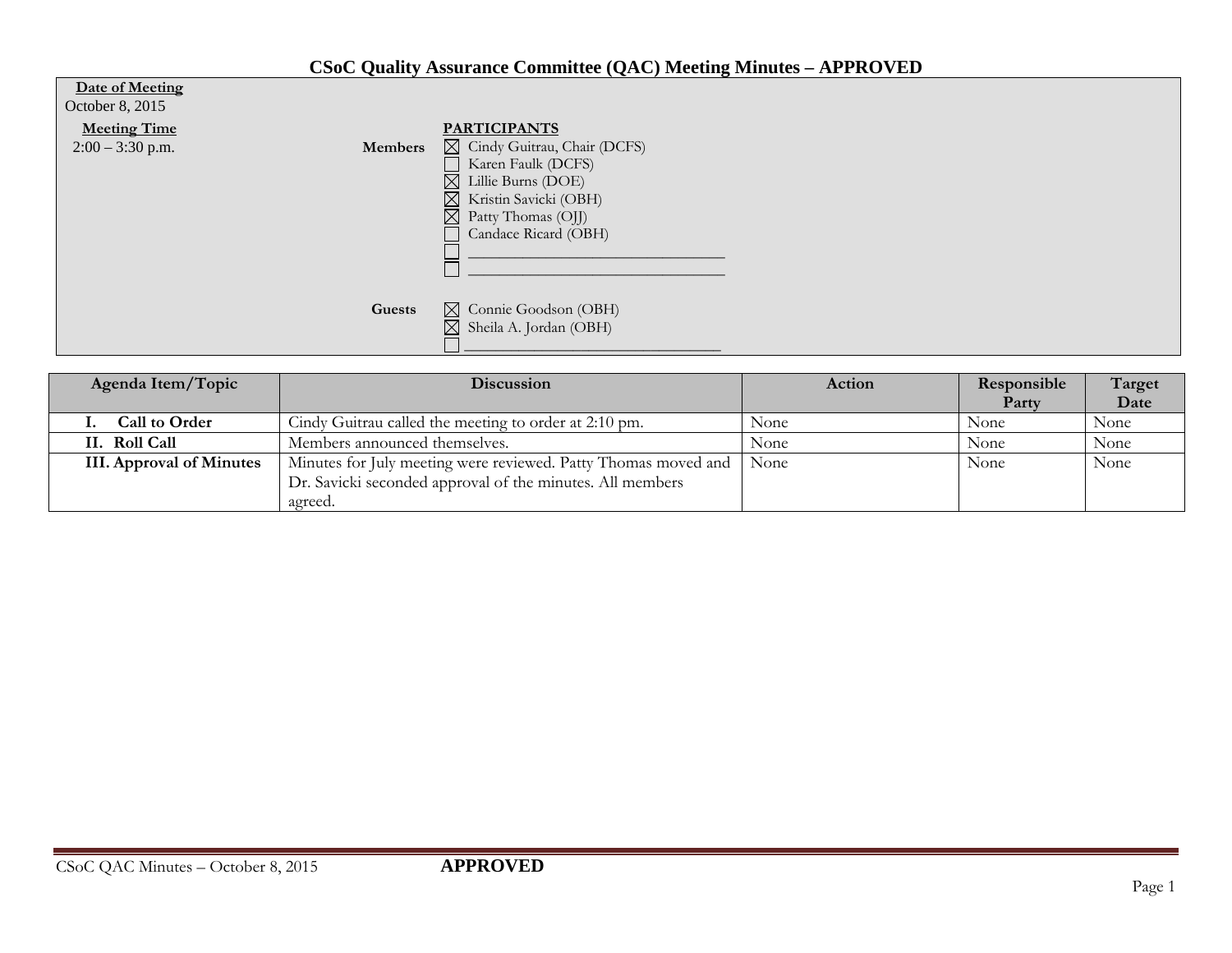## **CSoC Quality Assurance Committee (QAC) Meeting Minutes – APPROVED**

| IV. Discussion of | Dr. Savicki provided an update on activities underway with OBH                                                                         |                             |                              |                     |
|-------------------|----------------------------------------------------------------------------------------------------------------------------------------|-----------------------------|------------------------------|---------------------|
| <b>Outcomes</b>   | regarding outcomes and contracts.                                                                                                      |                             |                              |                     |
| Measures/Tool     | OBH had previously identified potential gaps                                                                                           |                             |                              |                     |
|                   | While contracts are not signed, they are underway<br>$\bullet$                                                                         |                             |                              |                     |
|                   | Dr. Savicki shared an overview of proposed reports to measure<br>progress toward CSoC's goals:                                         |                             |                              |                     |
|                   | Reduce OOH Placements                                                                                                                  |                             |                              |                     |
|                   | 1. System: Children in restrictive settings<br>2. CSoC: Children in restrictive settings                                               |                             |                              |                     |
|                   | 3. System: HEDIS Follow-up after discharge from                                                                                        |                             |                              |                     |
|                   | hospitalization                                                                                                                        |                             |                              |                     |
|                   | CSOC: HEDIS Follow-up after discharge from                                                                                             |                             |                              |                     |
|                   | hospitalization                                                                                                                        |                             |                              |                     |
|                   | System: ALOS for children in restrictive setting<br>5.                                                                                 |                             |                              |                     |
|                   | CSoC: ALOS for children in restrictive setting<br>6.                                                                                   |                             |                              |                     |
|                   | CSoC: Living situation at discharge*<br>7.                                                                                             |                             |                              |                     |
|                   | Manage Costs                                                                                                                           |                             |                              |                     |
|                   | 1. System: Emergency Department use                                                                                                    |                             |                              |                     |
|                   | 2. CSoC: Emergency Department use                                                                                                      |                             |                              |                     |
|                   | 3. CSoC: Expenditure report                                                                                                            |                             |                              |                     |
|                   | 4. All of the OOH placement reports would also apply to                                                                                |                             |                              |                     |
|                   | managing costs                                                                                                                         |                             |                              |                     |
|                   | <b>Improve Outcomes</b>                                                                                                                |                             |                              |                     |
|                   | 1. CSoC: Improved clinical functioning*                                                                                                |                             |                              |                     |
|                   | 2. CSoC: Improved school functioning*                                                                                                  |                             |                              |                     |
|                   | 3. CSoC: Satisfaction                                                                                                                  |                             |                              |                     |
|                   | *These measures that will help identify wraparound impact on                                                                           |                             |                              |                     |
|                   | outcomes better than we have before                                                                                                    |                             |                              |                     |
|                   | Patty Thomas shared it might be possible for OBH to get a report<br>of OJJ OOH placement censuses from its six residential facilities. | Follow-up on census sharing | Dr. Savicki,<br>Patty Thomas | When<br>appropriate |
|                   | Connie updated that there are over 1,800 youth in CSoC, nearing                                                                        |                             |                              |                     |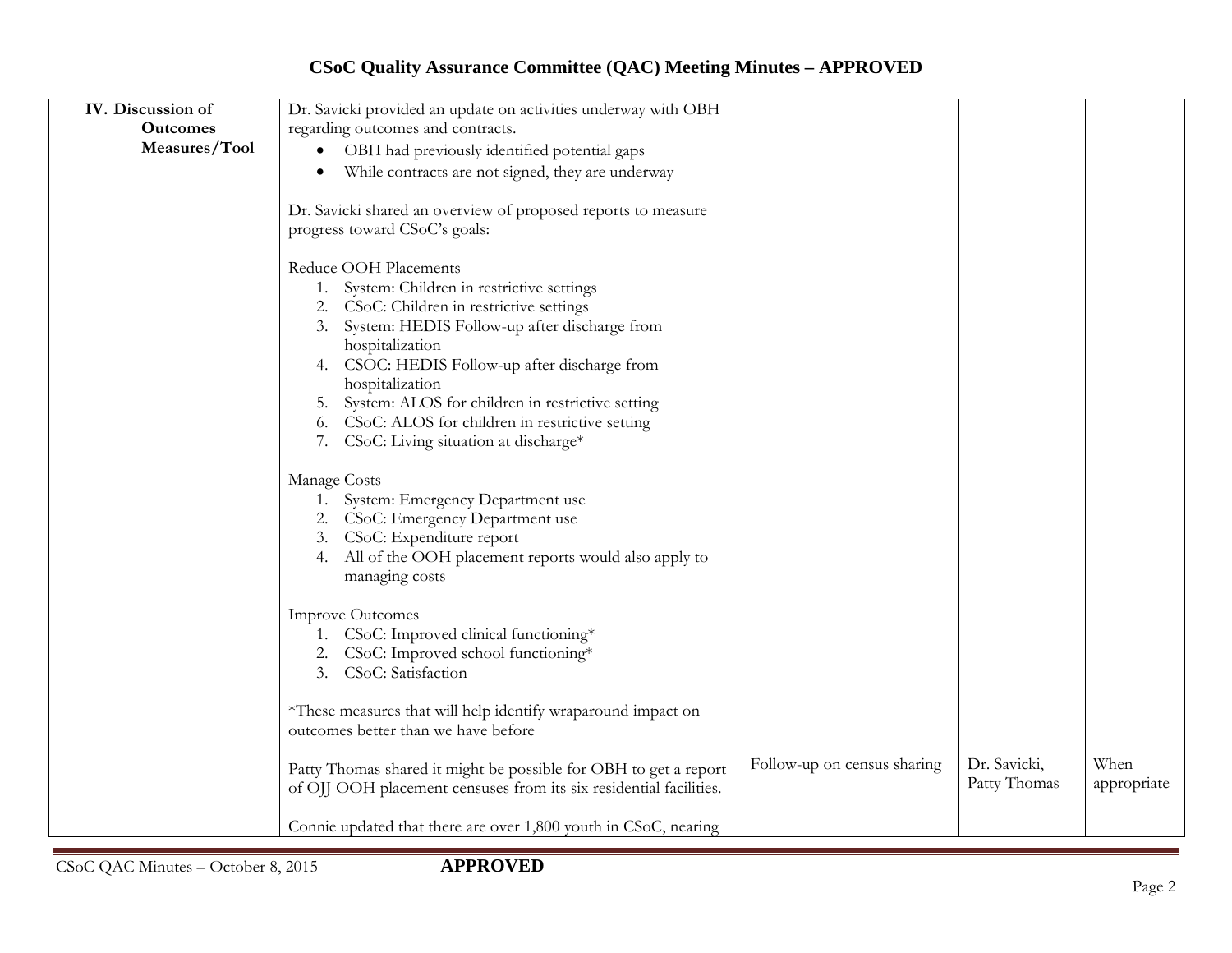| <b>CSoC Quality Assurance Committee (QAC) Meeting Minutes – APPROVED</b>                                      |  |  |
|---------------------------------------------------------------------------------------------------------------|--|--|
| the maximum capacity mark of 2,400. 700 of those youth are in                                                 |  |  |
| Baton Rouge and New Orleans.                                                                                  |  |  |
|                                                                                                               |  |  |
| Connie reported that the most recent reports show a 18-19 point                                               |  |  |
| decrease, which is significant since these points indicate decreased                                          |  |  |
| need. This is the beginning of our being able to get very good data                                           |  |  |
| on outcomes, going forward.                                                                                   |  |  |
|                                                                                                               |  |  |
| Because of the inability to get accurate school functioning, OBH                                              |  |  |
| has decided to propose that certified providers use the CANS                                                  |  |  |
| School Module.                                                                                                |  |  |
|                                                                                                               |  |  |
| Members spoke about the CANS School module – the items                                                        |  |  |
| included, scoring, the qualifications of person doing assessment.                                             |  |  |
| Connie advised that it is currently being proposed that staff at the<br>wraparound agencies perform the CANS. |  |  |
|                                                                                                               |  |  |
| Members expressed interest in what content and tool will be a part                                            |  |  |
| of the satisfaction survey. Connie mentioned that this is likely to                                           |  |  |
| have a fidelity focus.                                                                                        |  |  |
|                                                                                                               |  |  |
| Connie shared that we currently have data that pre-CSoC and post-                                             |  |  |
| CSoC hospitalization for the same youth dropped 70%.                                                          |  |  |
|                                                                                                               |  |  |
| Dr. Savicki shared an overview of strategies to measure increased                                             |  |  |
| use of Home and Community Based Services (which is an                                                         |  |  |
| objective used to meet all three of the goals. The following are                                              |  |  |
| proposed reports/measures:                                                                                    |  |  |
|                                                                                                               |  |  |
| 1. CSoC: Access to wraparound                                                                                 |  |  |
| CSoC: Utilization of wraparound                                                                               |  |  |
| CSoC: Utilization of natural supports<br>3.                                                                   |  |  |
| System: Utilization of HCBS<br>4.                                                                             |  |  |
| CSoC: Utilization of HCBS<br>5.                                                                               |  |  |
| System: Network sufficiency<br>6.                                                                             |  |  |
| System: Timely access/wait times<br>7.                                                                        |  |  |
| CSoC: Youth receiving services in sufficient amount,<br>8.                                                    |  |  |
| frequency and duration                                                                                        |  |  |
|                                                                                                               |  |  |